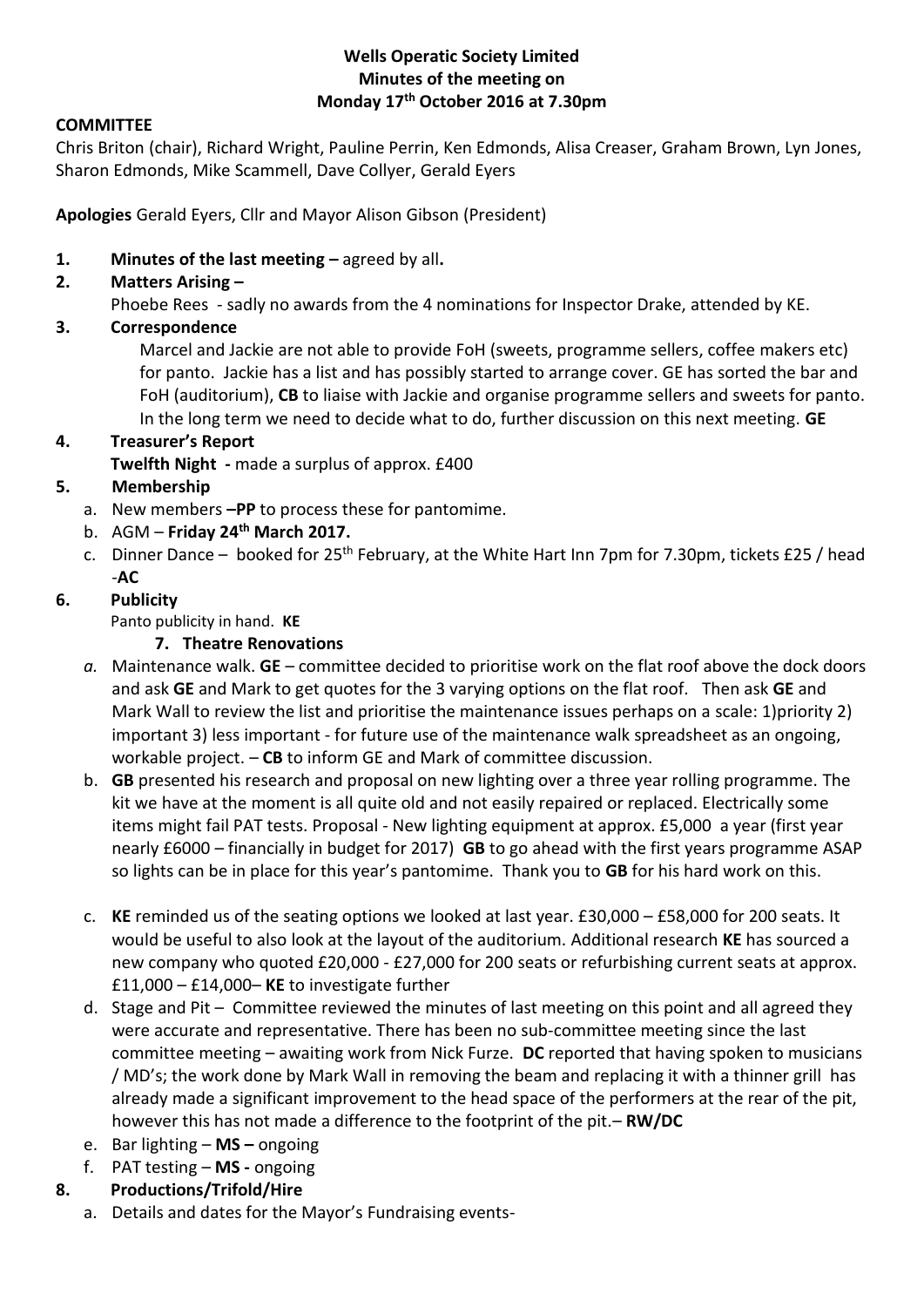- i. **Mayor's Charity Quiz Night and Supper** at the Town Hall on **Saturday 22nd October 2016, 7pm for 7.30pm start**. We will provide and run a bar (**RW, MS, NB,JS**), **KE** will arrange a quiz master, **SE / KE** to man the front door, tickets now only available from the Town Hall and available on the night – max teams of 6, £5 per person, book place, pay on the night. **SE** to check with Terry about the score board, **GB** to provide one if necessary. **MS** has organised the pricelist for the bar. **RW, MS** to set up on the Friday – because the Market makes it difficult to access on the Saturday. Arthritis Care will support arrangements. The **Mayor** will arrange a 'sandwich' supper. The **Mayor** will arrange advertising, which we can also promote though our website etc. Raffle prizes and the Quiz Prize -**CB** to check that Alison is organising this. PA in town Hall. Terry Rickets Quiz Master with Lesley as scorer.
- ii. We will support (on the door etc) a **Wells City Band concert** at the Town Hall. Depending on the date it might be possible to also provide the bar, we could arrange publicity, and ticket sales if needed; Date now agreed as **Sat 8th April 2017, 7.30pm.** Further arrangements to follow in the New Year.
- iii. Arthritis Care are also looking into a **Film Night** with supper at Wells Cinema in **Feb 2017**. Details to follow.
- **•** September 21<sup>st</sup> 24<sup>th</sup> 2016 *Twelfth Night* theatrically a huge success. Financially some underestimates on some props / costumes affected the profit. A feeling that the leaflet drop / flyer advertising worked well although we are unable to demonstrate this – general feeling that we should repeat this process. Lots of new people attracted to the show as cast and audience members. A great show all round – fantastic feedback inside and outside the theatre. Well done to all involved.
- **December 10th - 17th 2016 – Jack and the Beanstalk** Director **Sharon Edmonds**, Writer and Producer – **Vicky Orman**. MD - **Sheila Ross**, Adult and Children's Choreographer – **Julie Webster**, Stage Manager – **Charlie Watkins**, Lighting - **GB**, Sound – **Adrian Mitchell**, Props **Lesley Ricketts,**  Budget – **done**, Ticket Price **– £11 and £8**, Rehearsal schedule – **done March 2017 – Two one act plays:** Easy Stages by Nick Warburton and The Fat Lady Sings in Little Grimley by David Tristram – Doreen Grant and Mark Wall to direct.
- **May 15th -20th 2017**  *Our House*. Director **GE**. Choreography **Tina Eyers**, Rights received. MD **Teresa Barlow**, Assistant MD – **Sheila Ross,** Producer – **AC,** SM – **Chris Spray,** Props – **Val Burbidge,**  Lighting – **Graham Brown**, Sound – **Adrian Mitchell**, Costumes - **?**, Prompt – **Freda Brown ,** Make up – **Helen and Julie Makin,** Video recording – **Adam Lanfranchi**, Budget – **tbc**, Publicity - ?, Ticket Price – **£13 & £10**, Rehearsal schedule – **agreed**
- **September 20-23rd 2017** Lois Harbinson has offered to direct. She is looking at titles.
- **Pantomime 2017 -** Director **Ken Edmonds**, Vicky to write it!

#### **9. Training**

**DC** - to look into Charity Commission training**. PP -** financial information training – Mon 6th March 2017, 7.30-8.00 **DG –** chaperone training - date to be confirmed **CS, GE –** Fire Evacuation Procedures. **Wednesday 19th October 7pm** anyone who is interested can come along. **PP** – to e-mail membership. **10. Show Reviews**

# **11. Any Other Business**

**GE** – We need to talk about membership classification next meeting

**PP** – Nick Barlow wants committee approval to go ahead and make the new website "live" to allow the selling of tickets in time for panto. Discussion surrounding the finer details of the website listed below; PP to report back to and liaise with Nick Barlow.

**Membership renewal** – committee agreed to support the subscription method on the website whereby membership subs are renewed automatically and members would have to actively cancel their membership. **PP** to ask Nick to go ahead and work on the membership side of the website prior to launching this part of the website in January.